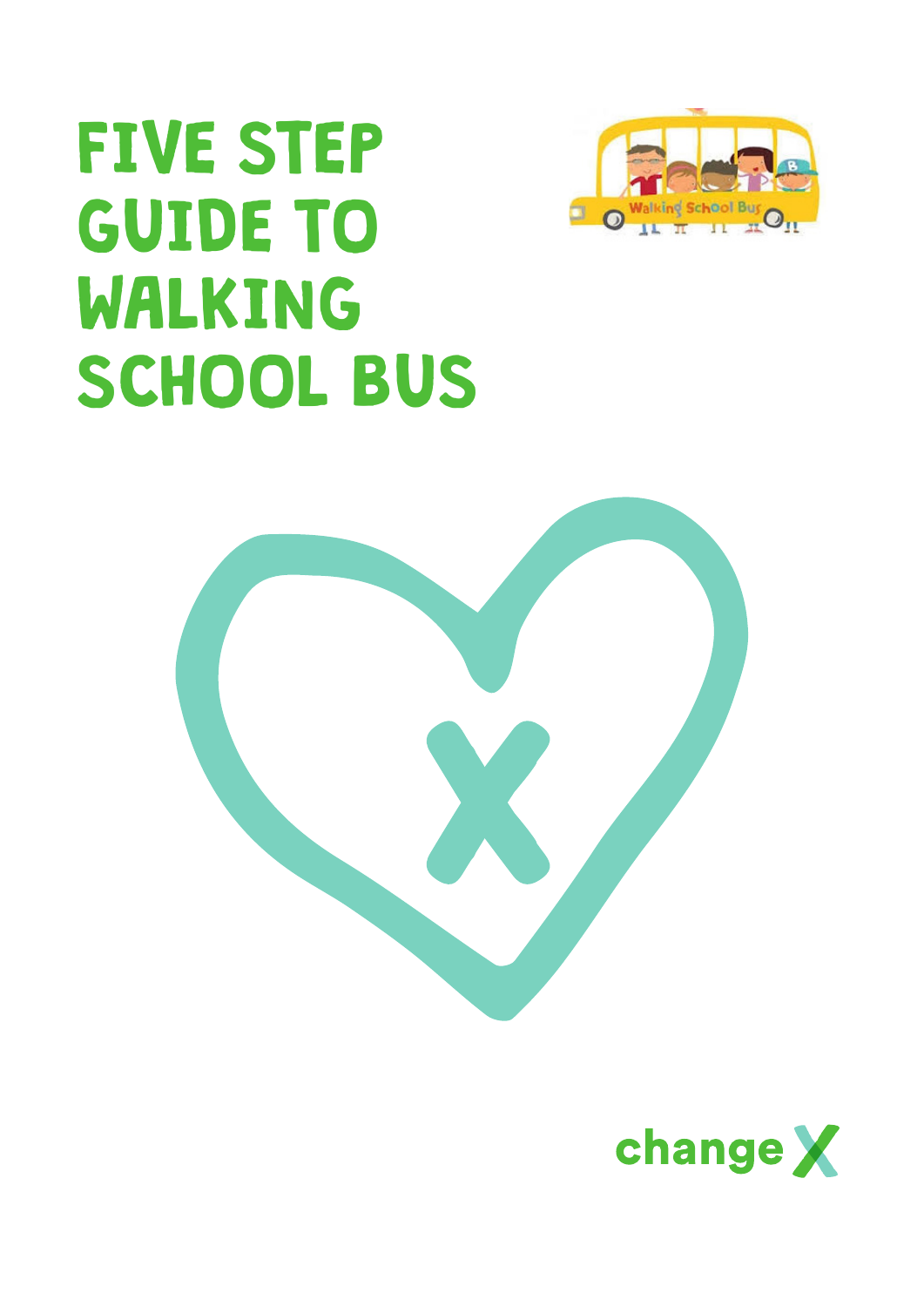## WELCOME

"Welcome to the Walking School Bus Guide! Here you'll find all the information you need to set up a Walking School Bus in your area. Depending on the size of your community and the number of kids involved , it will be slightly different for everyone. We hope you enjoy giving the kids in your area a healthier and more fun way to get to school!"

## Introduction to the Idea

#### What is Waliking School Bus?

A Walking School Bus is a group of children walking to school with adult supervision. It's very simple and that's part of its beauty. It's all about families taking turns walking their children to school, with a structured route and meeting points, a timetable and a regularly rotated schedule of volunteers.

Typically, a Walking School Bus is comprised of two volunteer parents, one to "drive" and one to "conduct" a group of school children. They then follow a set route to school, collecting pupils at "bus stops" along the way. The flexibility of the walking school bus makes it appealing to communities of all sizes with varying needs. Safety concerns are often the primary reason that parents are reluctant to allow their children to walk to school. Providing adult supervision may help reduce those worries for families who live within walking distance of school.

#### Why is it important?

Studies show that fewer children are walking and biking to school. At the same time, more children are at risk of obesity than ever before. Changing behaviors of children and parents requires creative solutions that are safe and fun. Implementing a walking school bus can be both!

- It provides a safe and environmentally friendly way for children to travel to school.
- Children learn good road sense and it encourages children to start the "walking" habit. Hopefully, this habit stays with them for the rest of their lives!
- Improved fitness through daily exercise.
- It's fun, promotes social development and encourages independence.
- Rotating parents builds new relationships and allows parents to not walk their children to school every day.
- Studies show children are more alert and focused after walking to school versus riding in a car or on the bus.
- Fewer cars means reduced traffic and pollution.

#### **The Background**

Walking School Bus is a simple concept that is growing in popularity across the United States and parts of Europe. In cities across the country, local groups provide guidance and support to communities who wish to implement the initiative, as it has proven benefits for children and for the community as a whole. National organizations, such as the Safe Routes to School Partnerships, also promote Walking School Bus because of the many benefits of the model. They are encouraged because walking to school produces less traffic in the mornings and fewer emissions in the school area. Many groups also advocate for activities such as Walking School Buses because of the health benefits, both physical and psychological, associated with more exercise during the school day.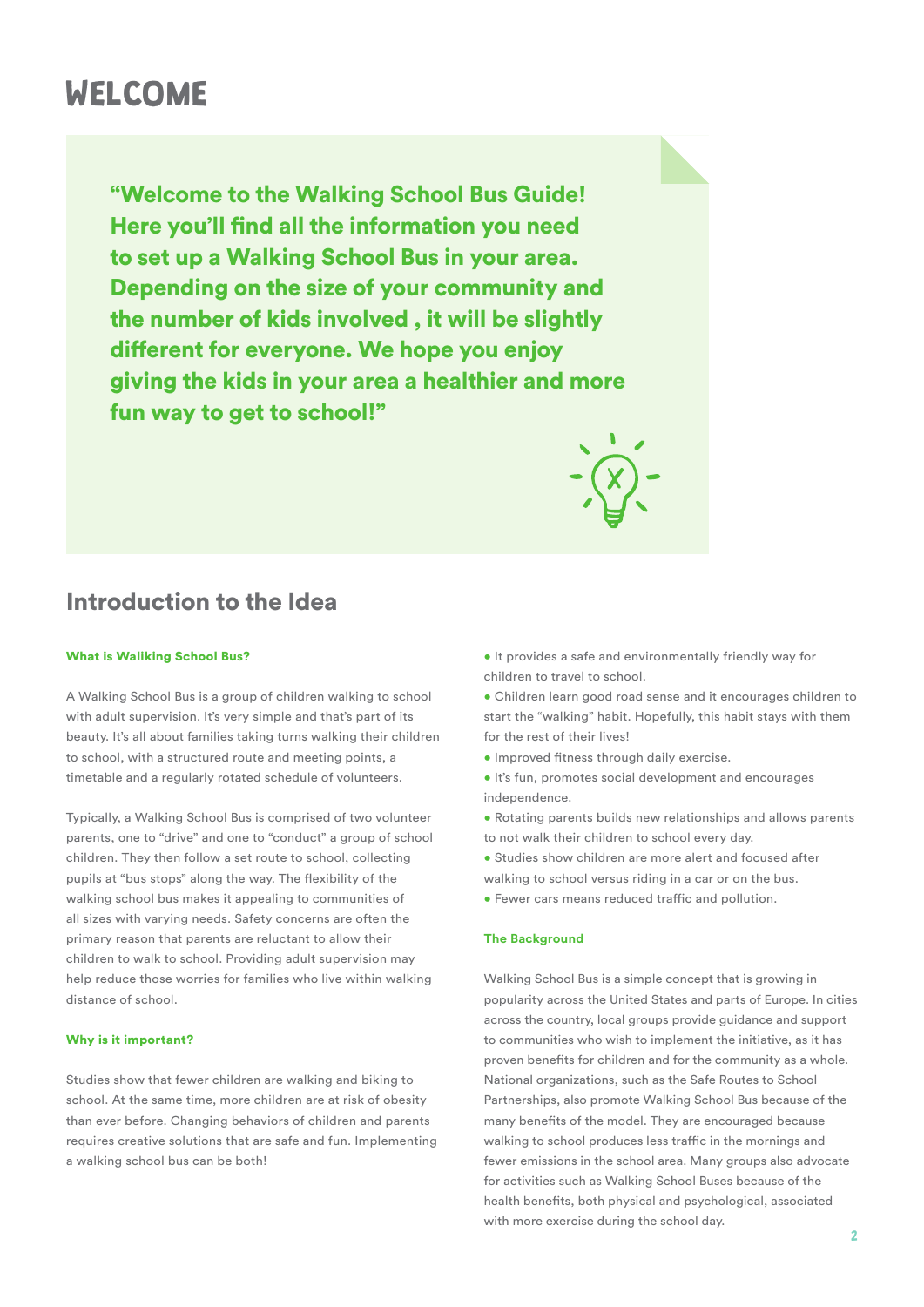## STARTING A WALKING SCHOOL BUS

## EVERYTHING YOU NEED

# TIME



## FUNDING



It will take 4/5 hours to initially set this up and then parents can take turns accompanying children to school each day.

You'll need a team of approx. 5 people to help you start your Walking School Bus. Spreading the word helps encourage new groups start.

Funding is needed for reflective vests or other safety materials or required road fixes, plus fliers and meeting costs.

#### Who typically starts a Walking School Bus?

Someone who:

- is a parent or teacher.
- wants to give kids a healthier and more fun way to get to school.
- is a good organizer.

#### 5 Step Summary

- $\begin{array}{c} \hline \end{array}$ Gauge interest and support of parents
- $\varnothing$  Suggest and test routes
- Recruit volunteers
- $\sqrt[12]{ }$  Recruit passengers
- $\mathbb{S}$ Set off

#### Support and Additional Resources

Support from ChangeX: Call us at 612-232-6626. Email: hello@changex.org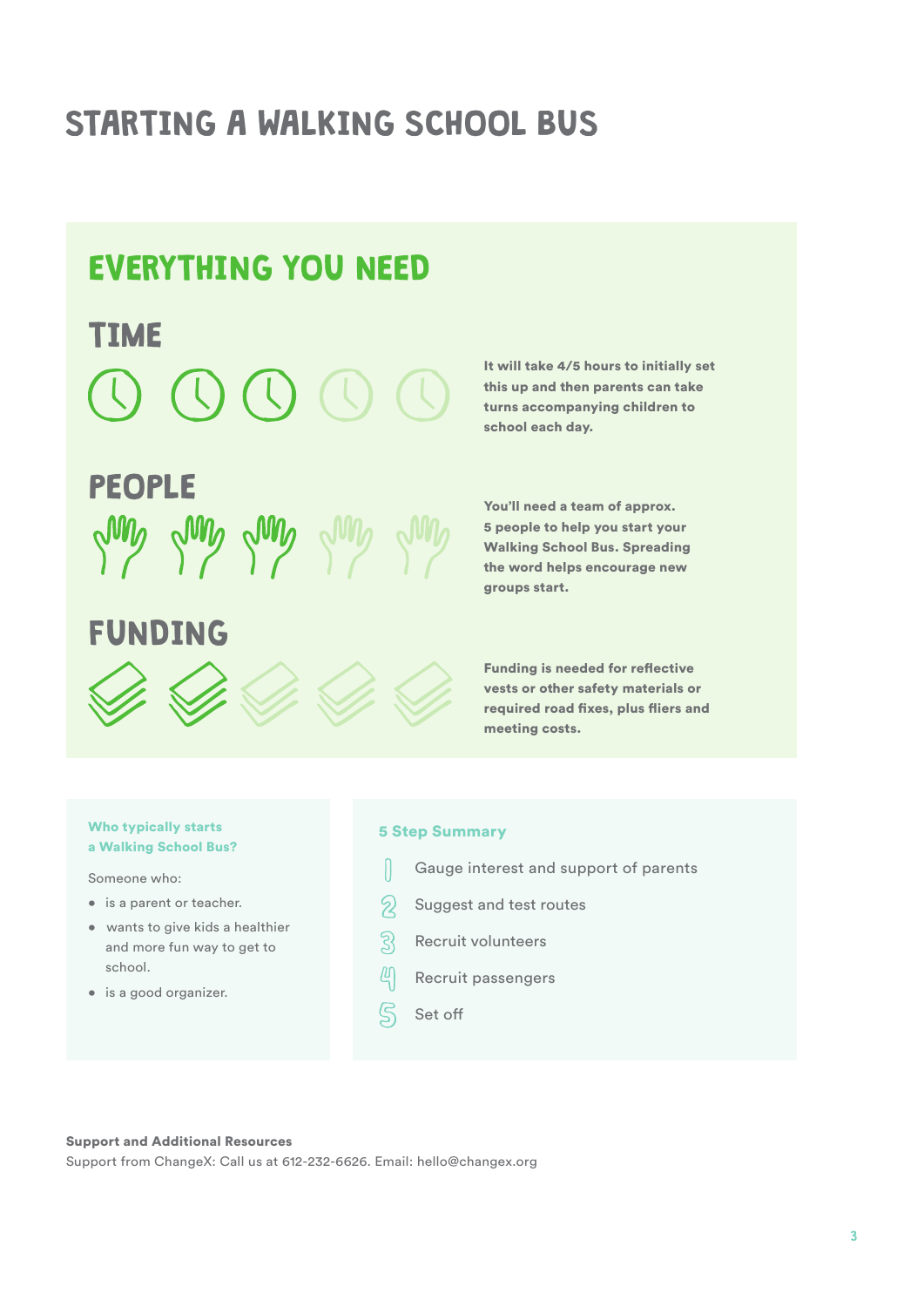## STEP 1: COMPLETE YOUR 30 DAY CHALLENGE



The 30 Day Jumpstart Challenge has been designed to get your project off to the strongest possible start by building momentum in the first month. Once you have completed your challenge your first funding payment will be unlocked.

### **Learn more about the idea you're starting**

This '5 Step Guide' includes all you need to know about the specifics of starting your project.

#### **Schedule a Call**

Pick a time that works for you to talk to a ChangeX team member about what's involved in your chosen project as well as to ensure that you understand the Guidelines & rules associated with the Challenge.

#### **Find 5 interested people**

You already have your own project page on changex.org. Use the site to share the project with others and recruit neighbors, friends, or other folks with an interest to be your first supporters.

#### **C** Set up a casual kick-off meeting

Host a meeting with your team at your home, at a community center or in a coffee shop and come up with an action plan. You can use your page on changex.org to set up an event and invite people.

#### **Share a team photo and your plan of action**

Upload a team photo taken at your first team meeting to changex.org. In addition, provide us with a narrative on what you will spend the funding on, what your next steps as a group will be, and how you hope the project will ultimately benefit your community.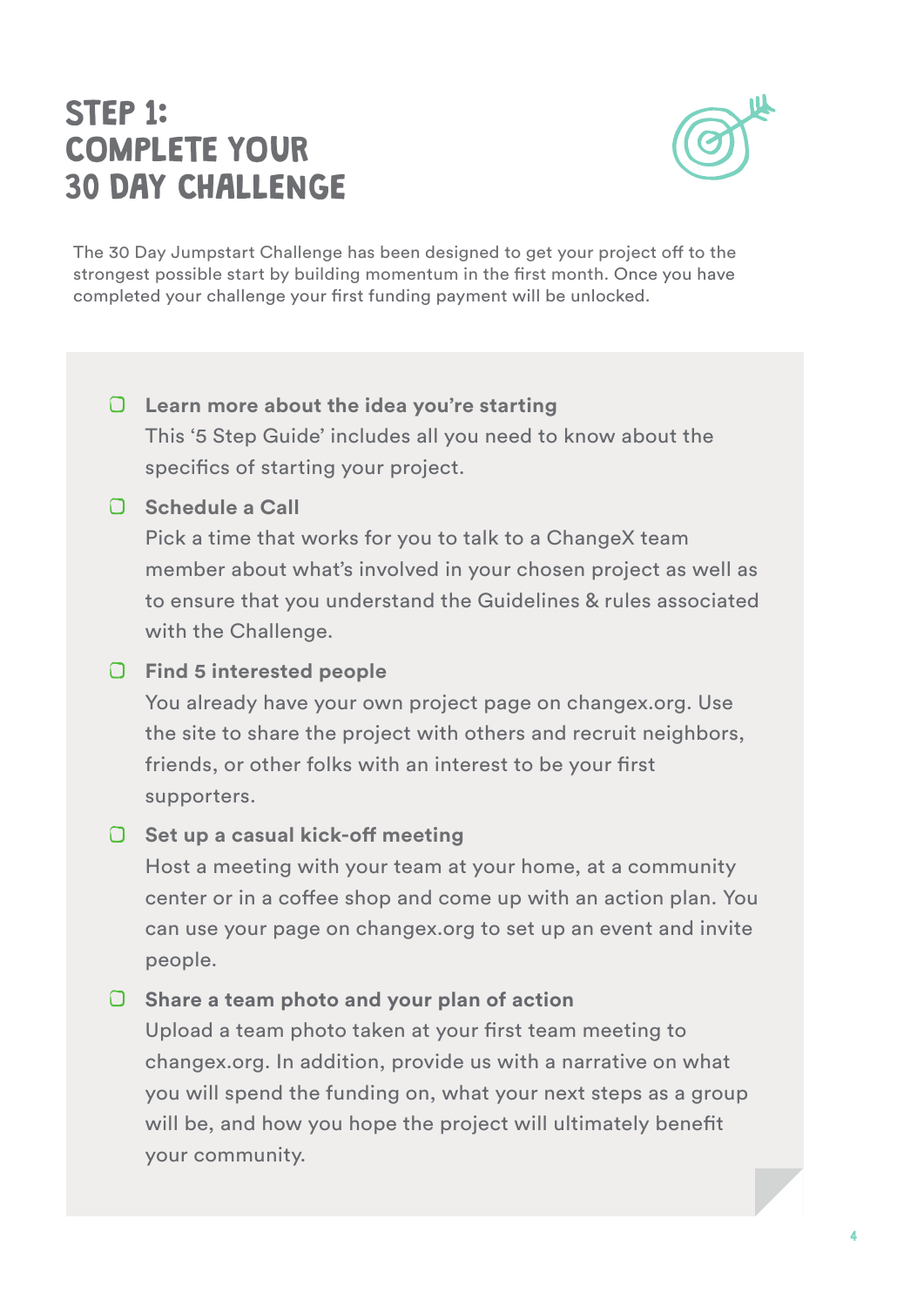## STEP 2: RECRUIT VOLUNTEERS AND SUPPORTERS

To get started, first determine what level of interest exists at your child's school. Will you be setting up a program that reaches most children at the school or will you be joining with one other family on your block to take your kids and theirs each day?



To determine the scope, start by contacting folks who may want to get involved:

**1. Parent and students** – These are the folks at the core of a Walking School Bus. Recruit them informally through the school's newsletter, creating flyers, or announcing the initiative at a PTA meeting.

**2. Principal and other school administrators:** Getting buyin from the top can help build enthusiasm and get the word out. Schedule a meeting with the school principal or other administrator to keep them in the loop and ask their advice on who else to talk to.

**3. Other community leaders:** Are there people in your neighborhood who advocate for more stop lights or crosswalks? Who do you know that cares about walkable neighborhoods? Invite them in and ask them to help!

**4. Local businesses**: Getting a couple of local businesses to give coupons or free prizes can help kick-off your Walking School Bus in a fun way that gets students talking.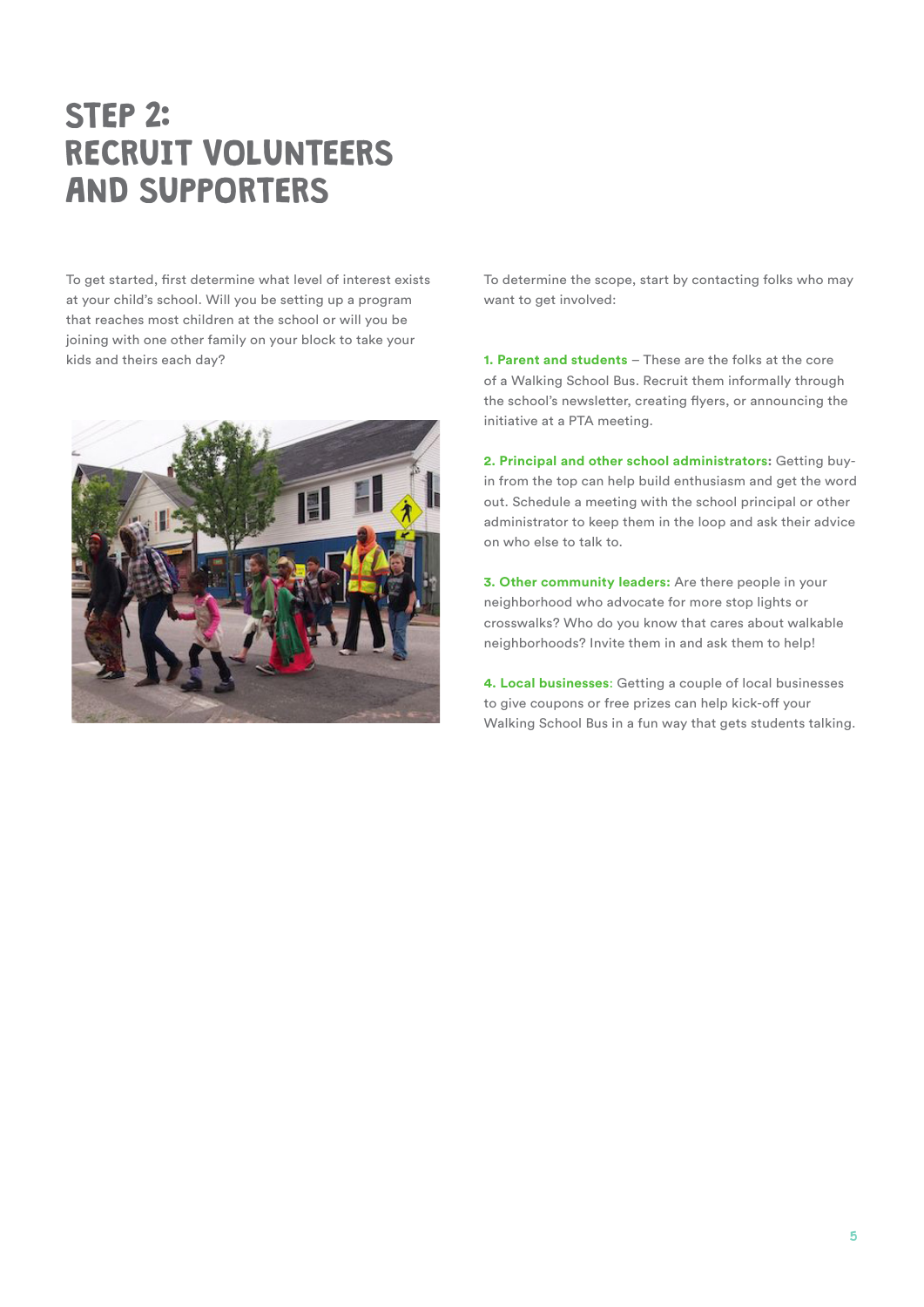## STEP 3: CHOOSE THE ROUTE OR ROUTES

Keep in mind that the number of people interested will help determine the route or routes for the Walking School Bus(es).

- Map out where the most interested people live and determine the safest walking route for each group.
- Look for crosswalks, street lights, and other safety features that will help ensure a safe walk. Stay away from busy streets.
- Even if it means choosing a route that's a bit longer, staying safe is the most important factor in determining how best to get to school.
- It's important that an adult walks the route without children before the kids join.

## ROUTE CHECKLIST

**When picking a route, answer these four questions:**

- **1. Do you have room to walk?** Are there sidewalks and paths? Is there too much traffic?
- **2. Is it easy to cross the street?**

**3. Do drivers behave well?** Do they yield to walkers? Do they speed?

**4. Does the environment feel safe?** Are there loose dogs? Is there criminal activity?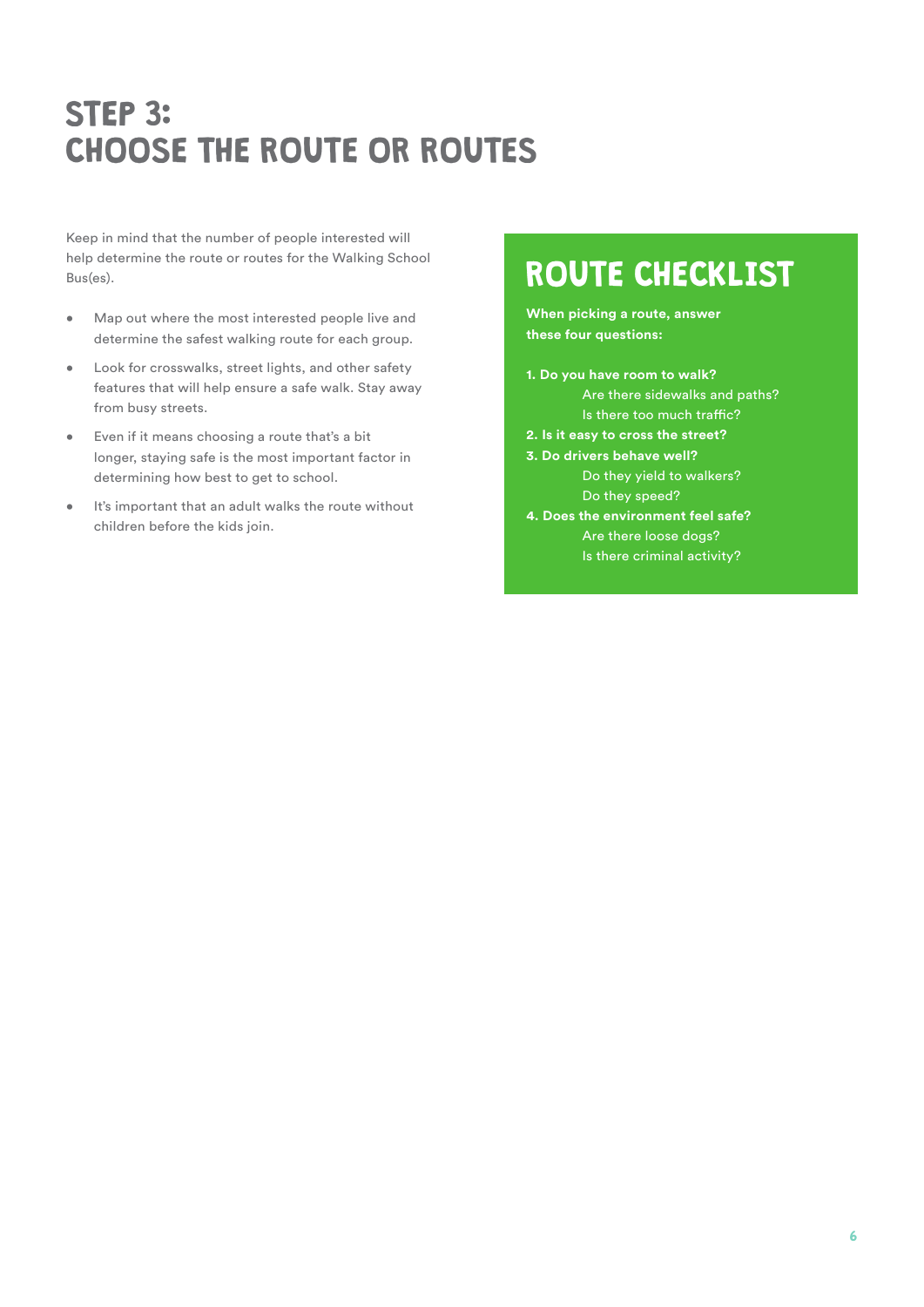## STEP 4: CONFIRM LEADERS, VOLUNTEERS, **SCHEDULE**

Walking School Buses work best if there's a leader for each bus route. This helps centralize communication and gives parent volunteers someone to check in with or ask questions of. If possible, try to recruit a leader for each route. Each leader can then find volunteer "drivers" for the bus route they're supporting.

Get route leaders together and explain how the initiative works. It's helpful for them to know each other so they can support each other as questions arise. As the organizer, your role is to coordinate details: get names, addresses, email addresses, phone numbers and availability (which days? Morning or afternoon?) from each leader and ask them to get them from the volunteer drivers on their routes. Keeping all of this information in a google doc or other centralized location will be helpful to all involved.

If possible, have each leader set up the rotation and assign drivers to routes. Remember that the Walking School Bus may grow over time, so if you start out only doing it once or twice a week, that's ok!

## TIP:

The Centers for Disease Control one adult for every six children. If children are age 10 or older, If children are ages 4 to 6, one ommended.